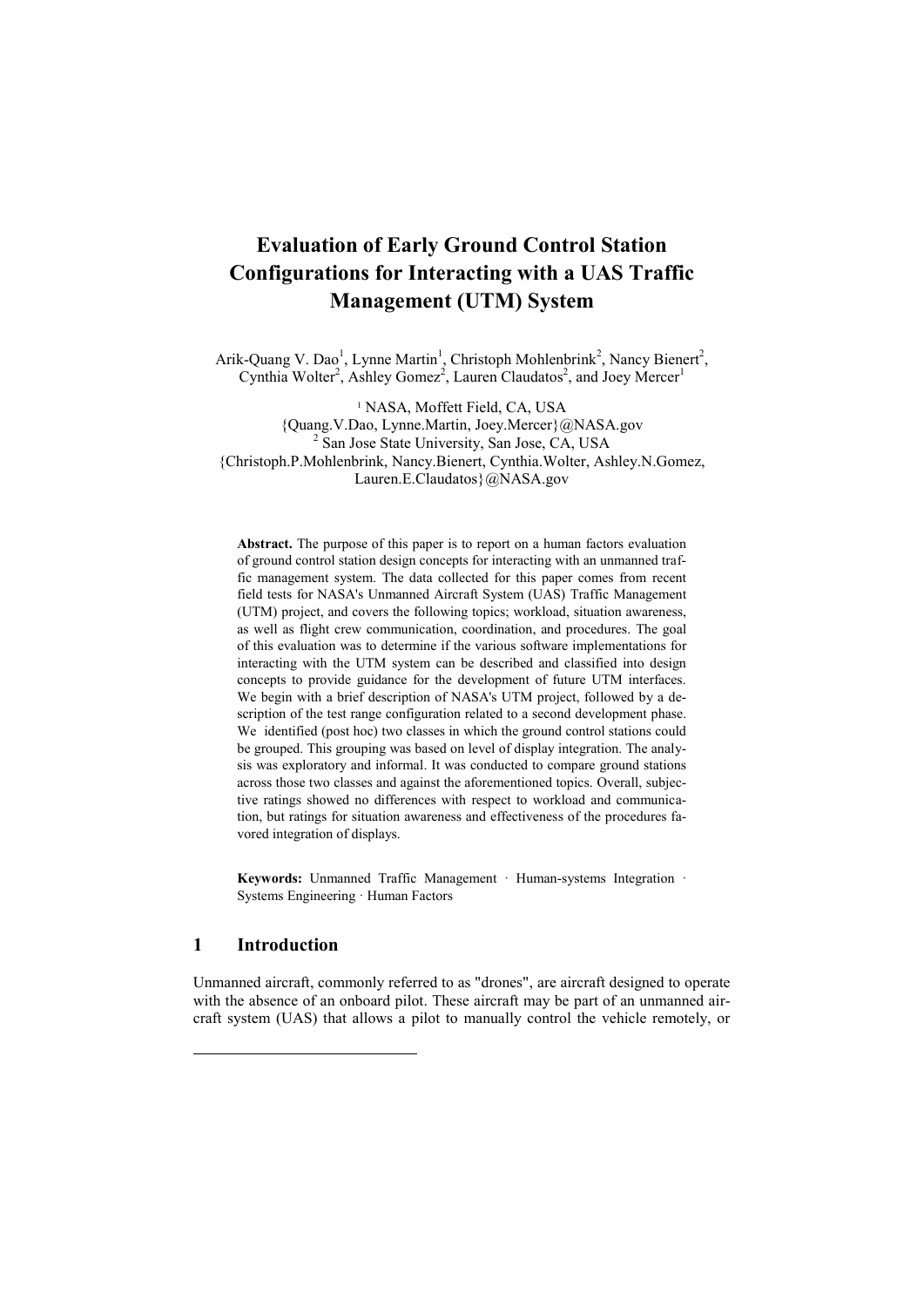provide strategic guidance when the aircraft is autonomous. To name a few, UAS have applications in search and rescue, infrastructure inspections, goods delivery, recreation, and media. Due in part to the diversity of such applications and their relative affordability, the market for UAS is expected to grow significantly. The Federal Aviation Administration (FAA) has projected that sales of UAS of all sizes and types in the United States will grow from 2.5 million in 2016 to 7 million units in 2020 [1]. If these aircraft are eventually deployed, the total number of concurrent UAS operations in the U.S. is expected to be up to 250,000 by 2035 - approximately 175,000 of those will be for commerce alone [2].

Early experience from manned aviation has made the case for an appropriate level of organization, if safety is to be achieved with increasingly congested air traffic [3]. This meant that the air traffic had to be managed. For manned air-traffic, this is done through a system where human controllers are responsible for maintaining separation between aircraft. This system has proven to be very safe. The disadvantage is that the capacity of the airspace will be limited by human cognitive resources - mainly workload. NASA studies, e.g. [4], conducted to examine solutions for meeting growing demand for air transportation services found that sustained high capacity is achievable if automation assisted controllers in separating aircraft. We expect these findings to remain relevant to UAS operations. However, a system for managing UAS operations will need to consider accommodating an unmanned aircraft fleet size that is forecast to be 35 times that of manned aircraft in 2020. Given these considerations, NASA's vision for UAS Traffic Management (UTM) will not mirror the traditional manned air traffic management system. Instead, UTM will be designed to allocate active management of aircraft from human controllers to automation. Humans in this system will then serve as supervisors providing strategic level input [3]. Beyond the U.S., the European aviation community has also recognized the importance of UTM, and acknowledged that rising demand for UAS operations could be addressed by UTM and related technologies. NASA's UTM concept of operations offers initial guidance for testing such technologies.

According to the NASA UTM concept of operations, the UTM will be designed to safely enable large-scale small UAS (i.e., unmanned aircraft less than 50 pounds) operations in low altitude (i.e., below 500 feet) Class G airspace [3]. This will be achieved by providing technical capabilities to UAS operators and stakeholders. Technical capabilities will take the form of information products and services. These products and services will be tested as part of the UTM concept in NASA's research platform [5, 6]. The research platform supports research with both live and simulated aircraft. The simulation capabilities have enabled the testing of off-nominal interactions between virtual and live aircraft in field tests, and it will be the primary tool for feasibly evaluating large scale UAS operations as the tests grow in complexity. This increasing complexity, as well as scope, is reflected in NASA's plan for testing the UTM concept - distinguished by four technical capability levels (TCL). TCL 1 and 2 have already been tested.

In TCL 1, operations were conducted over remotely populated areas (e.g., rural operations) [7]. The traffic density was very low, with 4 aircraft available in early field tests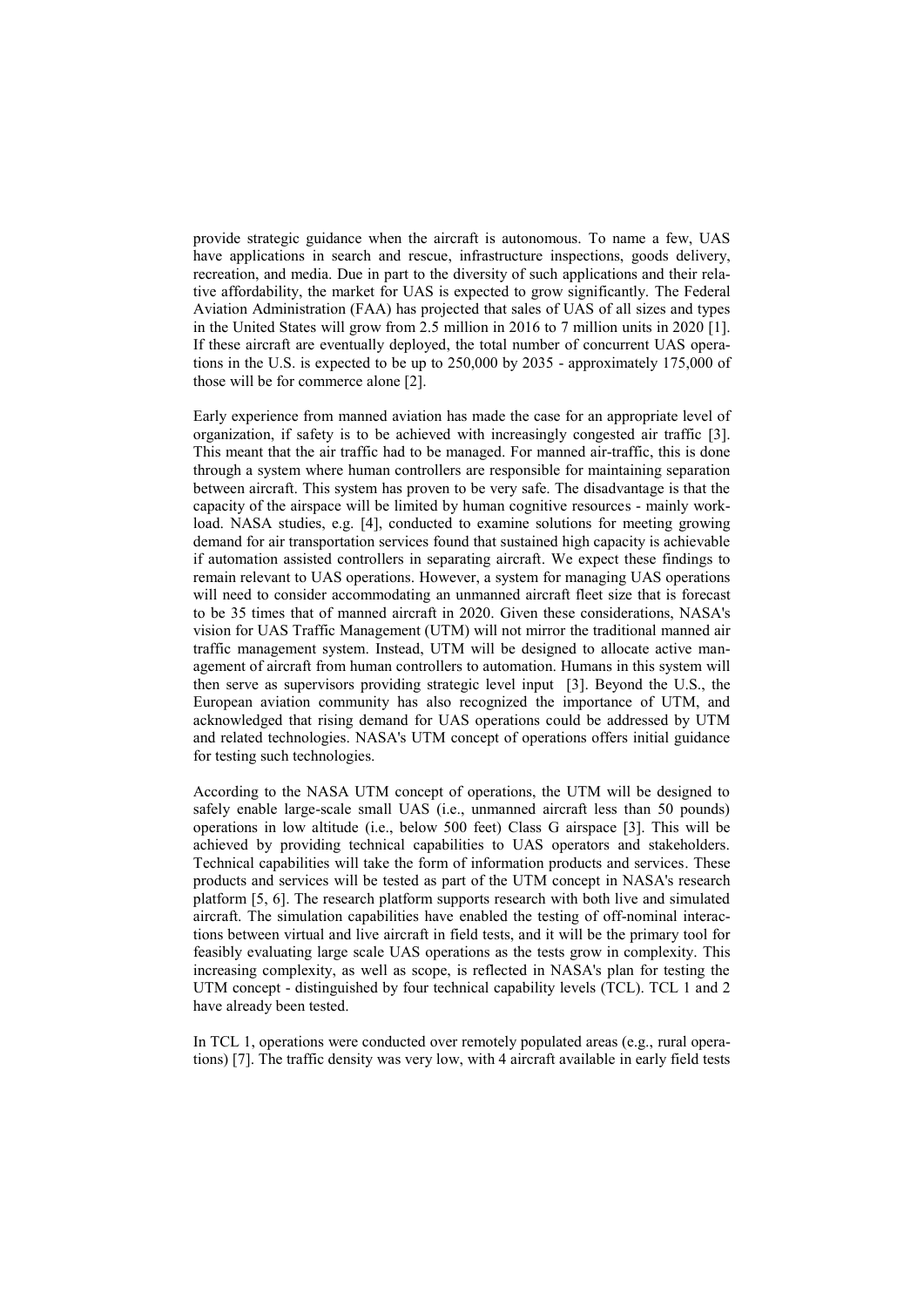and at most 2 concurrent operations; each in its own volume that reserved all airspace above and below. The aircraft remained within visual line of sight throughout the operation. The UTM services provided only vetting of operations against conflicts between operations and other constraints, such as existing airports; the information that it provided conveyed whether an operation was accepted into the system and if it was rejected, why it was rejected.

In TCL 2, the technical capabilities from TCL 1 were carried over and the concept was extended to the evaluation of industrial applications of UAS operations over sparsely populated areas. It included a mixture of visual line of sight and beyond visual line of sight operations. TCL 2 included other enhancements such as: alerting for airspace intrusion, alerts to contingency management, and segmented flight planning that allowed stratification of operational volumes among other things. TCL 3 and 4 have not been conducted yet. They will build on the capabilities of TCL 1 and 2 to include: operations over increasingly populated areas, moderate and then high UAS traffic densities, interactions between manned and unmanned operations, as well as large-scale contingency management. The reader is encouraged to see Johnson et al. [7] and Kopardekar et al. [3] for a more detailed discussion of NASA's concept of operation and test plans. The findings reported in this paper will focus on the most recent test - TCL 2.

In TCL 2 we advanced the concept by introducing the ability for operators to plan and schedule beyond visual line of sight (BVLOS) operations. To accomplish BVLOS, a number of capabilities had to be in place for the UAS operators. They needed displays that provided information about where their aircraft were relative to operational boundaries, and other air traffic. This was accomplished either on a few integrated displays or across separate displays. The configuration of these displays as part of the floor plan for the UAS ground stations influenced the size of the flight crews and their roles. In this paper, we describe how our human factors measures varied as a function of these ground station configurations, and offer some interpretation on how those differences reflected their effectiveness in the field tests. The analysis we presented here was informal and intended to be exploratory. In the next section we consider the field test configuration and the UTM architecture before discussing the ground control stations and the human factors measures used to evaluate them.

# **2 Test Range and Scenarios**

TCL 2 flight tests were bound to uncontrolled airspace 2 miles north of the active runway at Reno-Stead Airport (RTS). The range was a flat, dry, desert basin surrounded by steep mountains. UAS flight crews were positioned between 4 of 5 total ground control station (GCS) locations in the area (Figure 1); simulated aircraft were injected into the test from GCS 1 when the test scenarios required it. The flight test director (FTD) coordinated flights on the field, and was located immediately east of GCS 3 on the south end of the test range.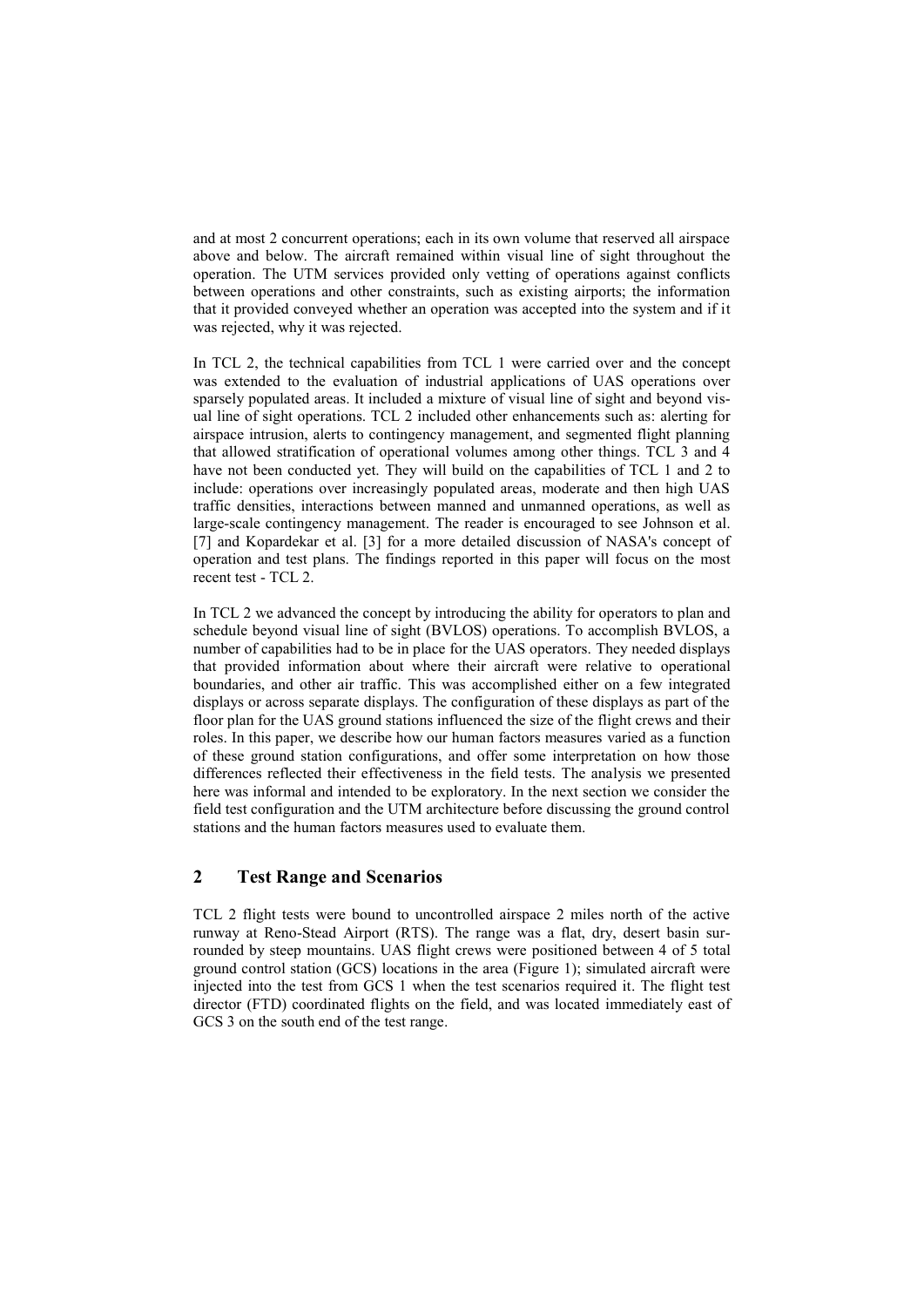

**Fig. 1.** UAS test range north of Reno-Stead Airport. Three-dimensional extrusions above the map represent operational boundaries for each of the ground control stations.

Four different scenarios, each with a different back story, prompting different combinations of events, were performed. Scenarios shared at least one event [\(Table 1\)](#page-3-0) and were designed to represent interactions likely to occur if UTM was to be implemented in the future. These interactions included those that involved intruder aircraft and contingency management operations. Scenarios were 30 minutes long with up to 5 concurrent flights over the test range. Actual flight durations were between 6 and 23 minutes. The flights took place over the course of 9 days, and daily between 8:30 am to 12:30 pm to take advantage of favorable weather and wind conditions.

|                                          | Scenario 1  | Scenario 2 | Scenario 3 | Scenario 4   |  |  |  |  |  |  |  |  |
|------------------------------------------|-------------|------------|------------|--------------|--|--|--|--|--|--|--|--|
|                                          | Agriculture | Lost Hiker | Ocean      | Earthquake   |  |  |  |  |  |  |  |  |
| <b>BVLOS</b>                             | X           | X          | X          | X            |  |  |  |  |  |  |  |  |
| Multiple BVLOS                           | X           |            | X          |              |  |  |  |  |  |  |  |  |
| Altitude Stratified<br><b>VLOS</b>       | $\mathbf x$ | X          |            | X            |  |  |  |  |  |  |  |  |
| Altitude Stratified<br><b>BVLOS</b>      |             |            | X          |              |  |  |  |  |  |  |  |  |
| Intruder Aircraft<br>Tracking            | X           |            | X          |              |  |  |  |  |  |  |  |  |
| Intruder Aircraft<br>Conflict Alert      | $\mathbf x$ |            | X          |              |  |  |  |  |  |  |  |  |
| Rogue Aircraft<br><b>Conflict Alerts</b> | X           |            |            |              |  |  |  |  |  |  |  |  |
| Dynamic Re-<br>routing                   |             | X          |            | X            |  |  |  |  |  |  |  |  |
| Contingency<br>Management<br>Alerts      |             |            | X          | X            |  |  |  |  |  |  |  |  |
| Public Safety<br>Operation               |             | X          |            |              |  |  |  |  |  |  |  |  |
| Simulated Aircraft                       |             | X          |            | $\mathbf{X}$ |  |  |  |  |  |  |  |  |

<span id="page-3-0"></span>**Table 1. Flight Test Scenarios**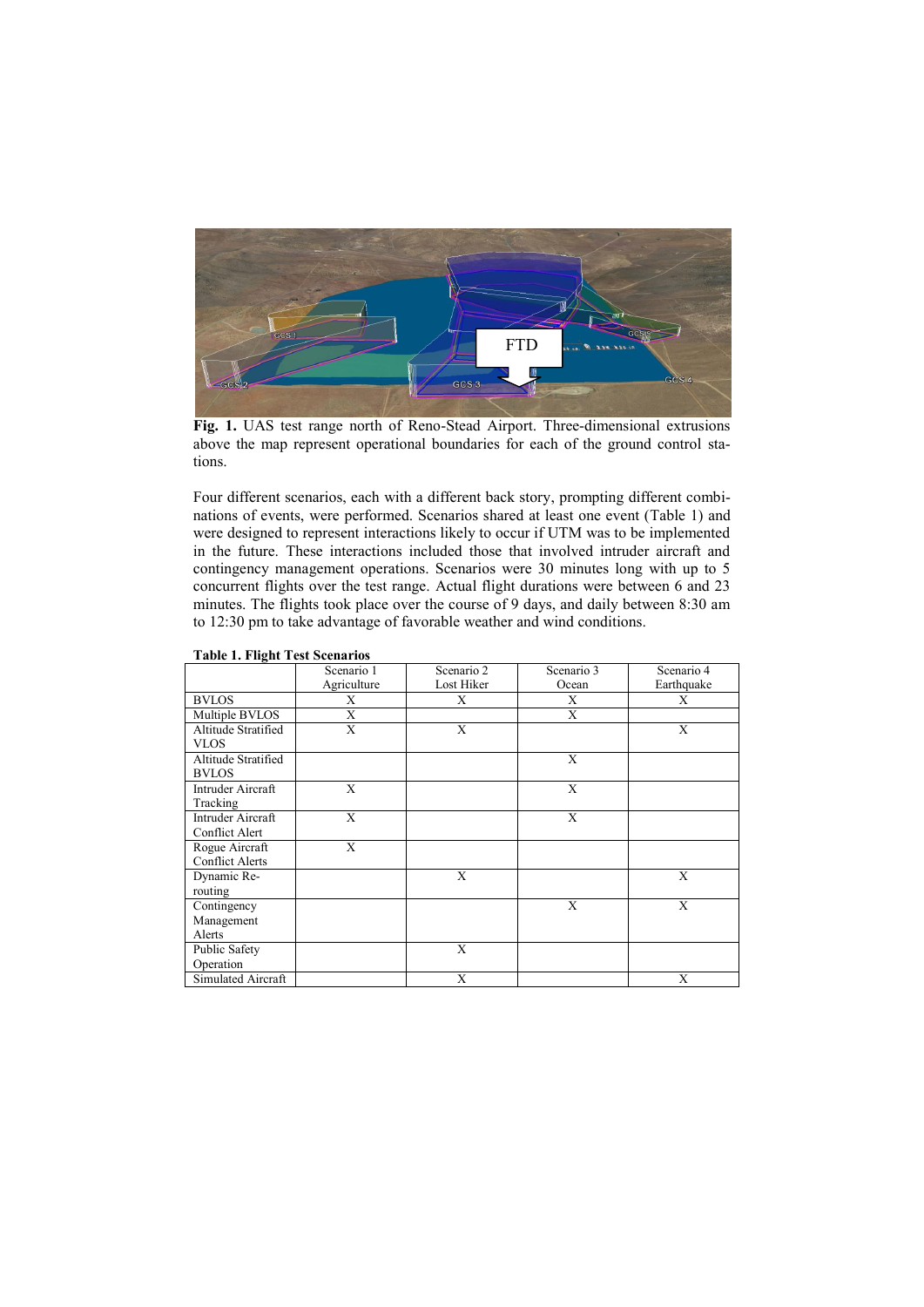# **3 Flight Crew Roles and Responsibilities**

A total of eleven flight crews participated over the duration of the TCL 2 flight tests. Two of those were NASA crews. The remaining 9 came from different industry partners. Crew-members were composed of individuals who operated together regularly. The size of regular crews varied between 2 and 5 members, where the most common crew size was four. Larger size crews of 5 were able to assign just one role to each member. Individuals in smaller crews served more than one role. The available roles were; pilot-in-control (PIC), client operator, ground control station operator (GCSO), on-site software engineer, and launch technician [\(Table 2\)](#page-4-0). On-site software engineers were not required, but were present in some flight crews. Launch technicians were a practical requirement of the type of aircraft platform, i.e., fixed-wing aircraft. Auxiliary members expanded the regular crew to provide support specific to the TCL 2 flight test, but on occasion assist in pre-flight and post-flight procedures. These roles were; UTM representative, visual observer, observer controller, and human factors observer. [Table 3](#page-4-1) shows how the aforementioned roles were distributed across crew members.

<span id="page-4-0"></span>

#### **Regular roles Auxiliary roles**

- a) Pilot-in-control (PIC)
- b) Client operator
- c) Ground control station operator (GCSO)

f) UTM representative g) Visual observer h) Observer controller

- i) Human factors observer
- d) On-site software engineer
- e) Launch technician [fixed-wing only]

|                                                                                             | FC1 | FC <sub>2</sub> | FC3 | FC4 | FC5 | FC6 | FC7 | FC8 | FC9 | FC10 | <b>FC11</b> |
|---------------------------------------------------------------------------------------------|-----|-----------------|-----|-----|-----|-----|-----|-----|-----|------|-------------|
|                                                                                             | a   | ac              | a   | a   | a   | a   | abc | a   | a   | a    | ac          |
|                                                                                             | h   | e               | c   | h   | с   | c   | c   | bc  | bc  | bcd  | h           |
|                                                                                             | h   | bf              | bf  | с   | bd  | bf  |     |     |     | e    |             |
| 4                                                                                           | g   | g               | g   |     |     | đ   | g   | g   | d   |      | e           |
| 5                                                                                           |     | h               | h   | g   | g   | g   | h   | d   | d   | g    | e           |
| 6                                                                                           |     |                 |     | h   |     | h   |     | h   | g   |      | d           |
| -                                                                                           |     |                 |     |     |     |     |     |     | h   |      | g           |
| 8                                                                                           |     |                 |     |     |     |     |     |     |     |      | h           |
| $\Omega$                                                                                    |     |                 |     |     |     |     |     |     |     |      |             |
| *Columns headers are for flight crew. Rows represent individual members. The letters within |     |                 |     |     |     |     |     |     |     |      |             |

<span id="page-4-1"></span>**Table 3.** Distribution of roles across flight crews.

\*Columns headers are for flight crew. Rows represent individual members. The letters within cells are assigned roles as defined in [Table 2.](#page-4-0) Some members supported more than one role.

The PIC was responsible for the operation of the aircraft, and had ultimate authority over the operation of the aircraft. For two flight crews, the PIC doubled as a GCSO, where the aircraft flew autonomously on a pre-defined flight plan. The client operator created, and interfaced with the UTM system to submit flight geometries, as well as send and receive notifications. Examples of the geometries submitted by client operators are illustrated in Figure 1 as 3-dimensional extrusions above the map. The GCSOs coordinated with the PIC to run pre-flight and post-flight checklists; they generated the flight plans and monitored the aircraft from their GCS display during the operations. In some cases, on-site software engineers also served as GCSOs and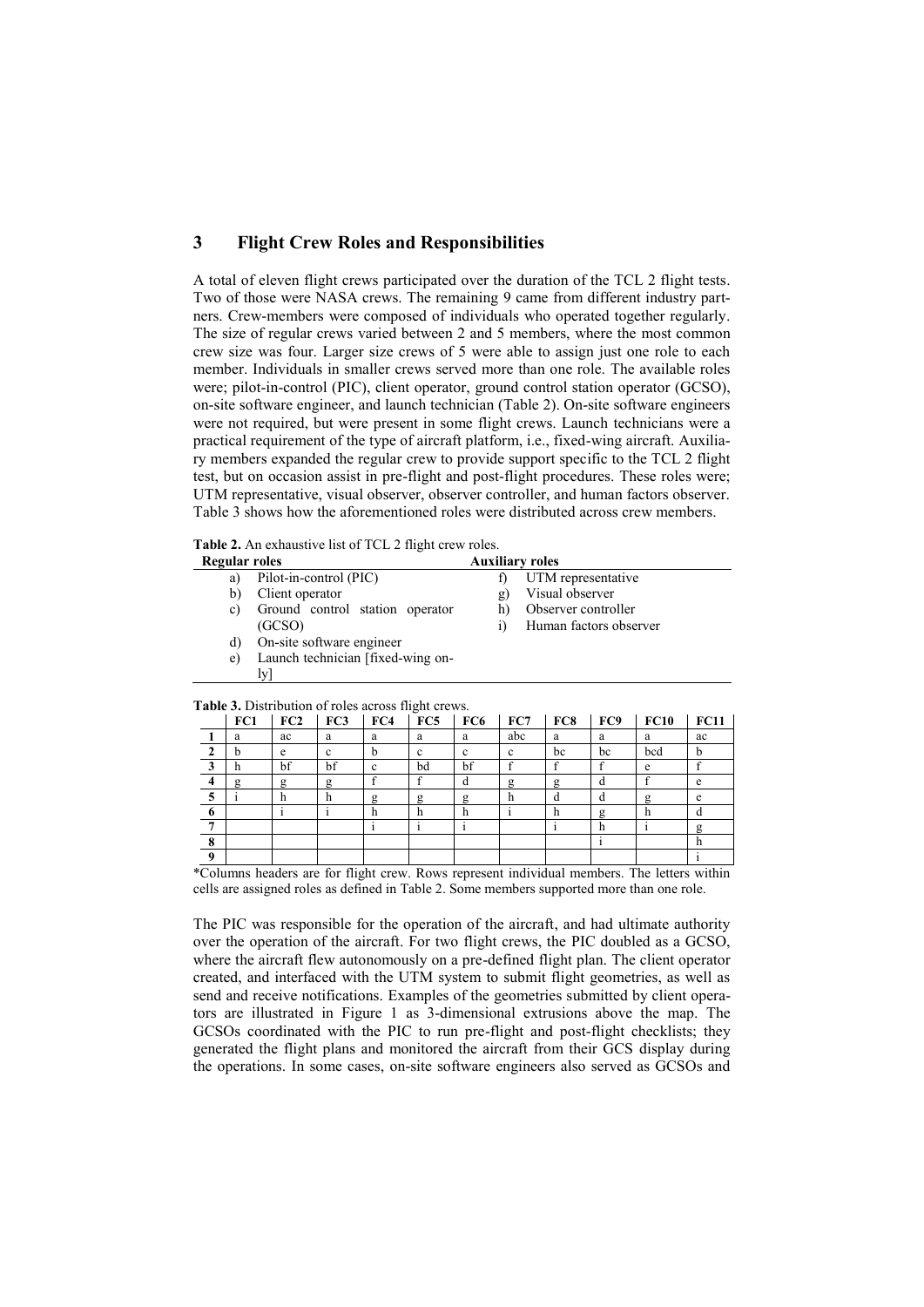client operators on top of providing expertise in the troubleshooting and tweaking of proprietary clients. Launch technicians assembled and directed aircraft launch hardware for catapult fixed-wing platforms, and assisted with retrieval of aircraft upon their return and landing.

UTM representatives doubled as client operators by relaying UTM system information to the flight crew as necessary; their permanent role was to coordinate with the flight test group for adherence to research protocols. The visual observer visually tracked the aircraft to assist with separation between other aircraft, fauna, and terrain. The observer controller maintained radio contact with the test site authorities and the flight test director to coordinate and acquire authorization for take-off at their specific location. In most cases human factors observers watched passively and interacted with the flight crew for data collection purposes, but in a few instances they also provided assistance to the flight crew for miscellaneous tasks, such as equipment setup and packing.

# **4 Ground Control Station Configurations**

The crews operated a mixture of fixed-wing and rotor-wing UAVs. Aircraft flew autonomously on routes defined through a mission planner or manually for take-off and landing by the pilot-in-control. UAS ground stations interacted with the UTM system via a client. All of the clients deployed by the flight crews were in their early development states. At minimum, the clients were required to be able to submit a flight volume to the UTM system and then receive and display messages from the system. For NASA flight crews, the UTM representative submitted volumes on their behalf and verbally relayed the messages. Mission volumes (Figure 1) were sometimes submitted separately in the client and then redrawn on a moving map display to monitor their aircraft conformance to the boundaries. For some flight crews this was done by a single individual on a single display or by two individuals across multiple displays.

For flight crews where a single individual managed both the client and the ground control station, interacting with the UTM system through the client became an integrated part of their pre-flight and post-flight procedures. Interactions with UTM system provided GCSOs with information about the success or failure of their volume submission; if the volume was rejected, they had access to notifications that explained why, and were able to make adjustments to their missions accordingly. When the client operator and GCSO roles were assigned to separate individuals, volume submissions and mission planning were not integrated and additional effort had to be made to coordinate the operations between the two. For example, a client operator may need to wait for available gaps in the existing GCSO regular procedures to deliver important UTM system notifications, which resulted in some take-off delays. It is based on this notion of integration between the client operations and GCSO that we applied a post hoc grouping of the ground control station configurations. A flight crew operated an integrated ground control station if a single individual occupied both the client operator and ground control station roles. In Table 1, these were flight crews with the letters "b" and "c" located within the same cell - flight crews FC7 to FC10.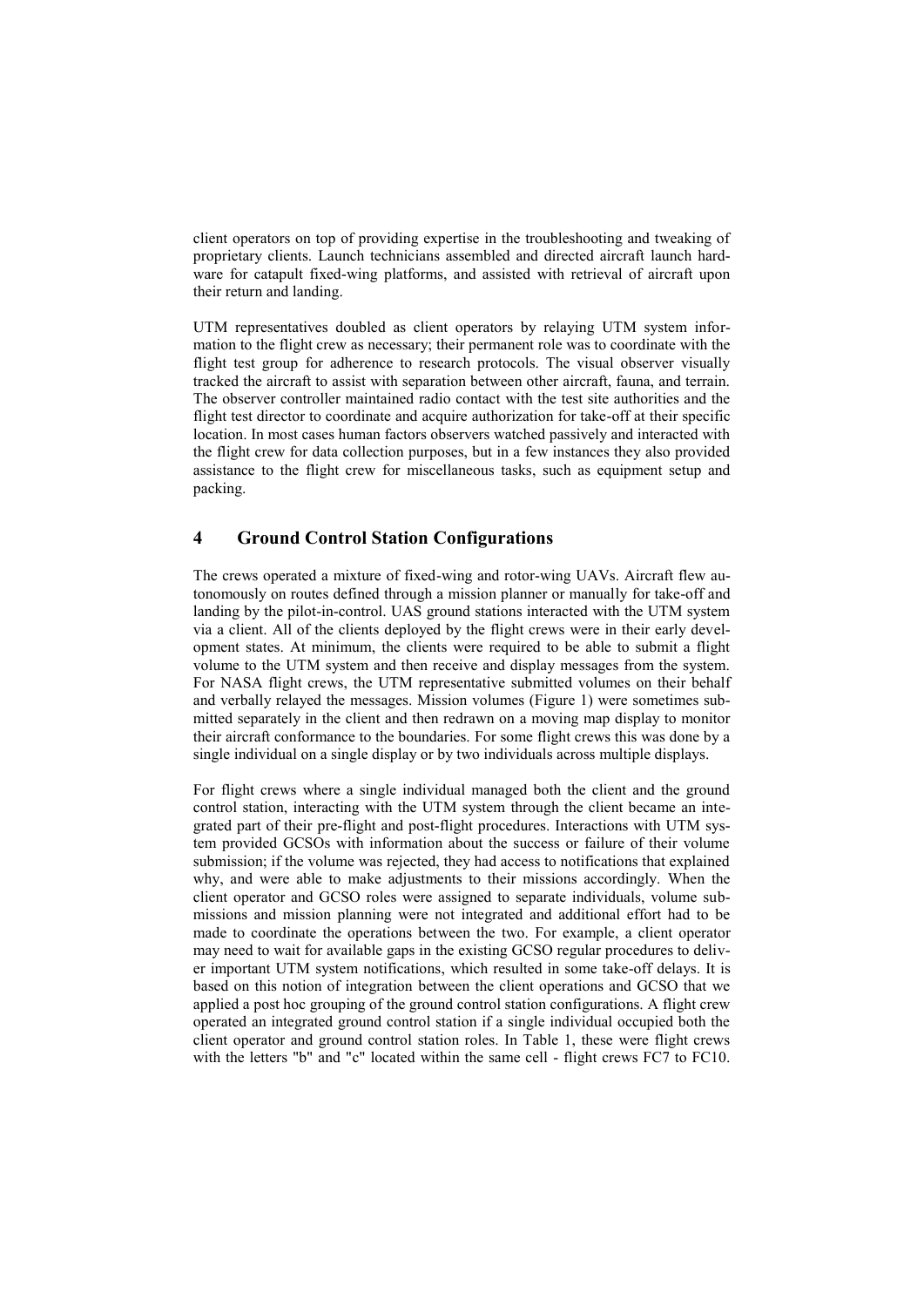All other flight crews carried non-integrated ground control stations. We conducted our analysis according to this classification.

### **5 Procedure**

Each flight crew attended the flight test for three days. The first day consisted of a briefing and time for the crews to set up and test their equipment. The second two days were flight days when the crews flew warm-up flights and then a selection of the four scenarios that are described above. The warm-up flights served to verify connectivity between the aircraft and the ground station, and the client to the UTM system. Generally, crews flew two warm-up flights and two scenarios per flight day.

As part of the flight tests, a five-person human factors team collected data from the participants about their experiences flying in one location with multiple partners. They collected qualitative data from each group in the flight test as one researcher observed each crew. Data were collected in a number of ways, through observations of the participants during flights, brief questionnaires at the end of each scenario, and end of day group interviews. All these methods focused on five specific topics: flight crew workload during different phases of the flight, flight crew situation awareness, flight crew interaction, usage of the UTM clients and usability of the UTM system information. Participants were asked to rate their workload and situation awareness after each flight on a rating scale from 1 to 7 (very low to very high). Time permitting, they were also asked to discuss the flight they had just made. End of day interviews were focus group sessions, where flight crews discussed topics related to UTM. UTM reps also took part in a separate session and discussed the same topics. We focus our paper on the results generated from the subjective ratings collected for workload, situation awareness, flight crew communication, and how well flight crews thought the overall procedures, including the client operations, were integrated with those associated with the operation of the GCS. Analysis of the remaining human factors data are still underway and will be reported in a separate paper.

The 7 point Likert format rating scales were administered to GCSOs and PICs between each run. A run was defined by the start and stop of single test scenario; this was announced by the flight test director. Across 9 days, these ratings were collected for a total of 69 runs. These runs were not distributed evenly across flight crews due to schedule availability, unforeseen circumstances that made it unsafe to fly, or equipment failure. The distribution of runs is shown in Figure 2. Between integrated and non-integrated ground control configurations there were 26 and 43 runs respectively. Unfortunately, although interview and observation data was acquired for Flight Crew 4 (FC4), we were unable to acquire workload ratings from them for various reasons; consequently, the results reported here do not include input from FC4. Overall, the collection of ratings from the flight crews was inconsistent at best-so the total number of ratings does correspond to the number of runs.

Due to the safety risks associated with interacting with flight crews during live flight tests, human factors observers were instructed to administer data collection instru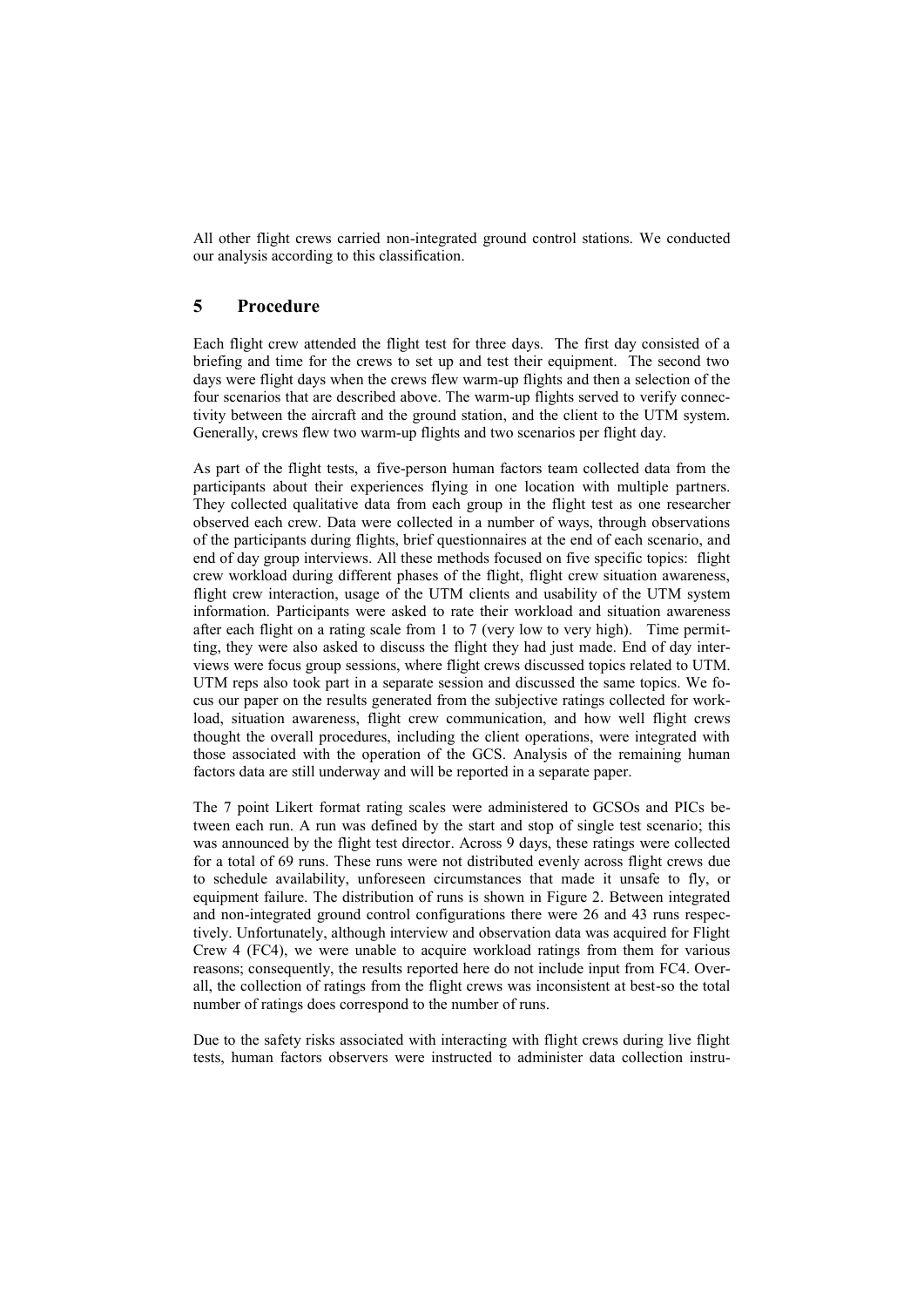ments only when safe to do so and at the discretion of the flight crews. In some instances, human factors observers were not able to collect data. The analysis we show here is informal. The results we present in this paper serve only to assist with organizing and describing various flight crew configurations for informing future studies, and to highlight some potential display design challenges. We reserve formal investigations for future in-lab simulations where experimental control can be exercised.



Fig. 2. Distribution of flights across flight crew.

#### **6 Results**

Sixteen workload ratings were collected for integrated GCSs versus 24 for nonintegrated GCSs. Figure 3 shows that mean rated workload between the two crewtypes was equally moderate. Average rated workload for integrated GCSs was 3.9  $(SD = 0.7)$  and 3.6 for non-integrated  $(SD = 1.5)$ .



**Fig. 3.** Average workload rating by GCS configurations.

Overall quality of communication was reported to be very good for integrated and non-integrated GCSs (Figure 4), where the mean for integrated crews was 6.7  $(SD = 0.5)$  and 6.6 for non-integrated  $(SD = 8)$ . Lack of availability for ratings from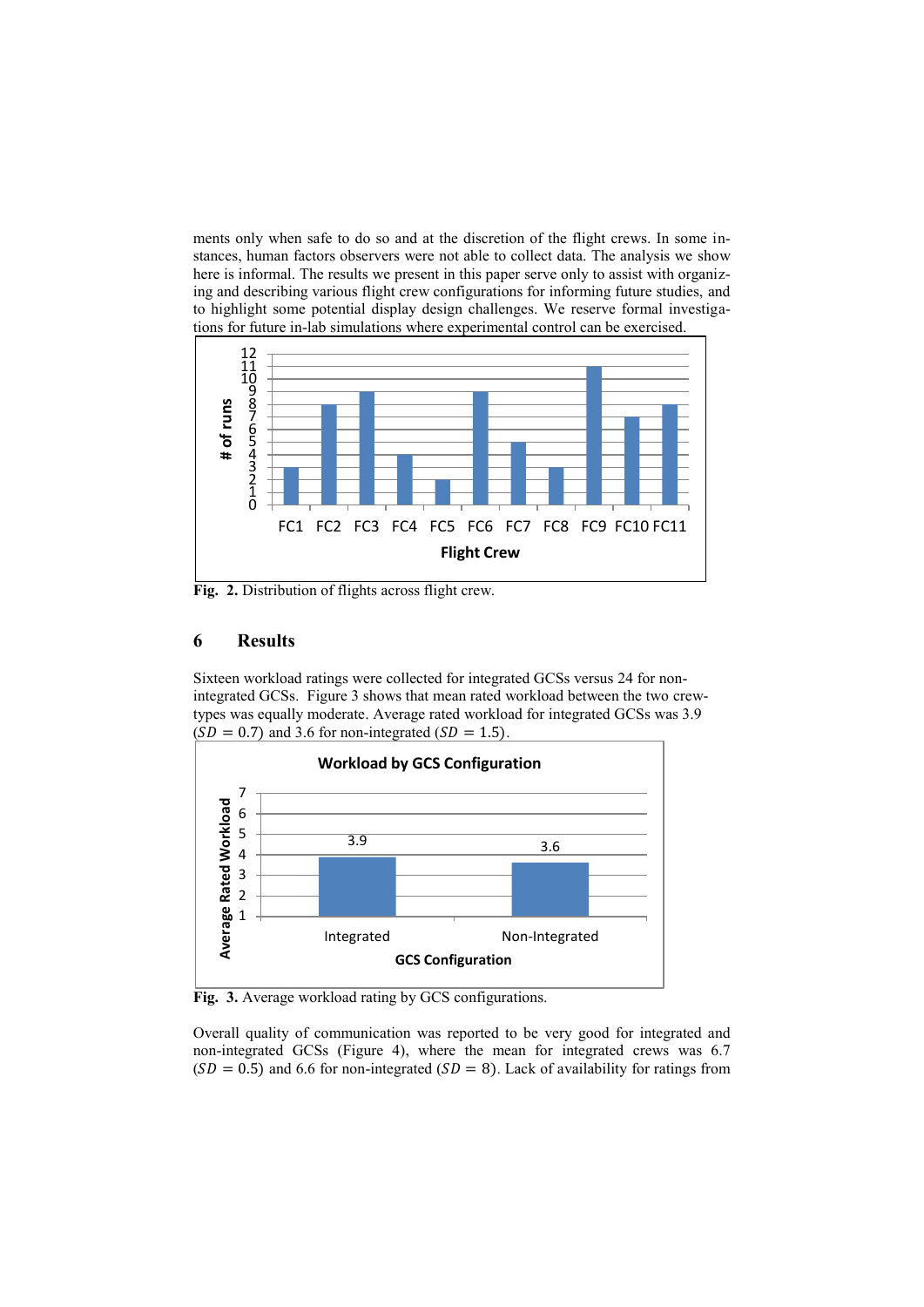the flight crew and hardware failure resulted in some missing data here. There was one missing data point for the integrated group ( $N = 15$ ) and 7 missing data points for the non-integrated group ( $N = 17$ ).



**Fig. 4.** Average communication rating by GCS configuration.

Consistent with overall quality of communication, on average the GCSOs indicated that there was little difficulty in relaying UTM information to the rest of the flight crew (Figure 5). This was the same for both integrated ( $M = 2.3$ ,  $SD = 2.4$ ) and nonintegrated ( $M = 2.4$ ,  $SD = 2.2$ ). Again, lack of availability for ratings resulted in missing data with the integrated group ( $N = 13$ ) and software issues inhibiting launch in the non-integrated group reduced the number of ratings significantly ( $N = 9.0$ ).



**Fig. 5.** Average difficulty of communication rating by GCS configuration.

We see the greatest differences between integrated and non-integrated crews with situation awareness (Figure 6). In the integrated group GCSOs felt that their situation awareness was good ( $M = 5.1$ ,  $SD = 2.1$ ). In contrast, GCSOs in the non-integrated group believed their situation awareness was mediocre ( $M = 3.9$ ,  $SD = 2.0$ ). Fourteen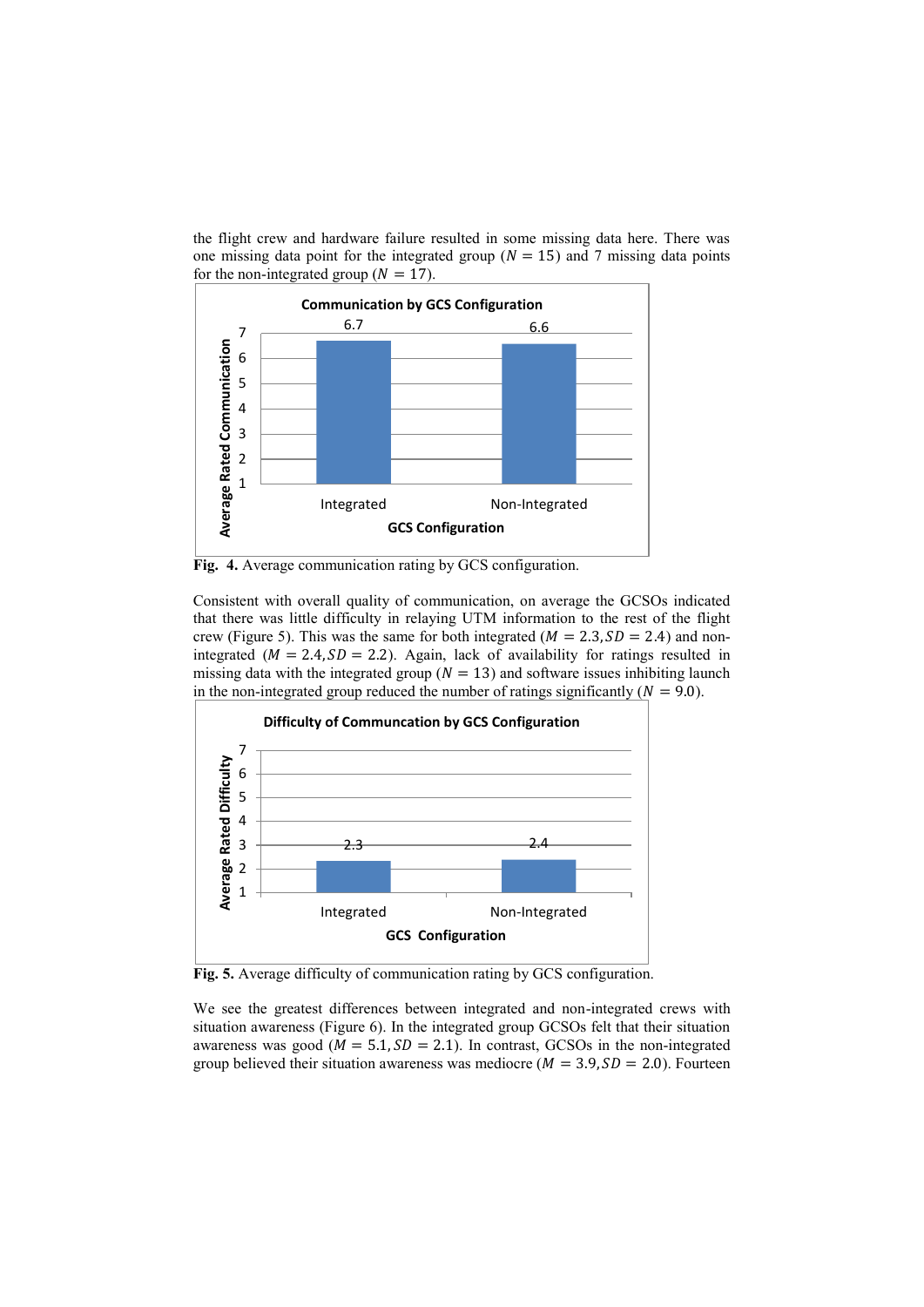ratings were acquired for integrated versus 18 for non-integrated crews. It is conceivable here, that with integrated displays, it was easier to maintain situation awareness because GCSOs did not need to divert attention from their map displays to view UTM system notifications.



**Fig. 6.** Average situation awareness by GCS configuration.

Figure 7 shows ratings for how well GCSOs believed overall procedures were integrated with procedures for the ground station. The average rating for this dimension in the integrated group is 6.2 ( $SD = 1.5$ ) and 5.4 ( $SD = 1.3$ ) for the non-integrated group. The less positive view is not surprising. If a single operator was considering information from both the client and ground control station, it is reasonable that procedures for both the displays fall in line with a single set of procedures - even if the client and ground control were on separate, but proximal displays. Some additional reconciling of procedures would be expected if the client and ground control station operations were handled between two separate individuals. For this set of ratings we had 15 ratings for integrated and 18 for non-integrated crews.



**Fig. 7.** Average rated integration of procedures by GCS configuration.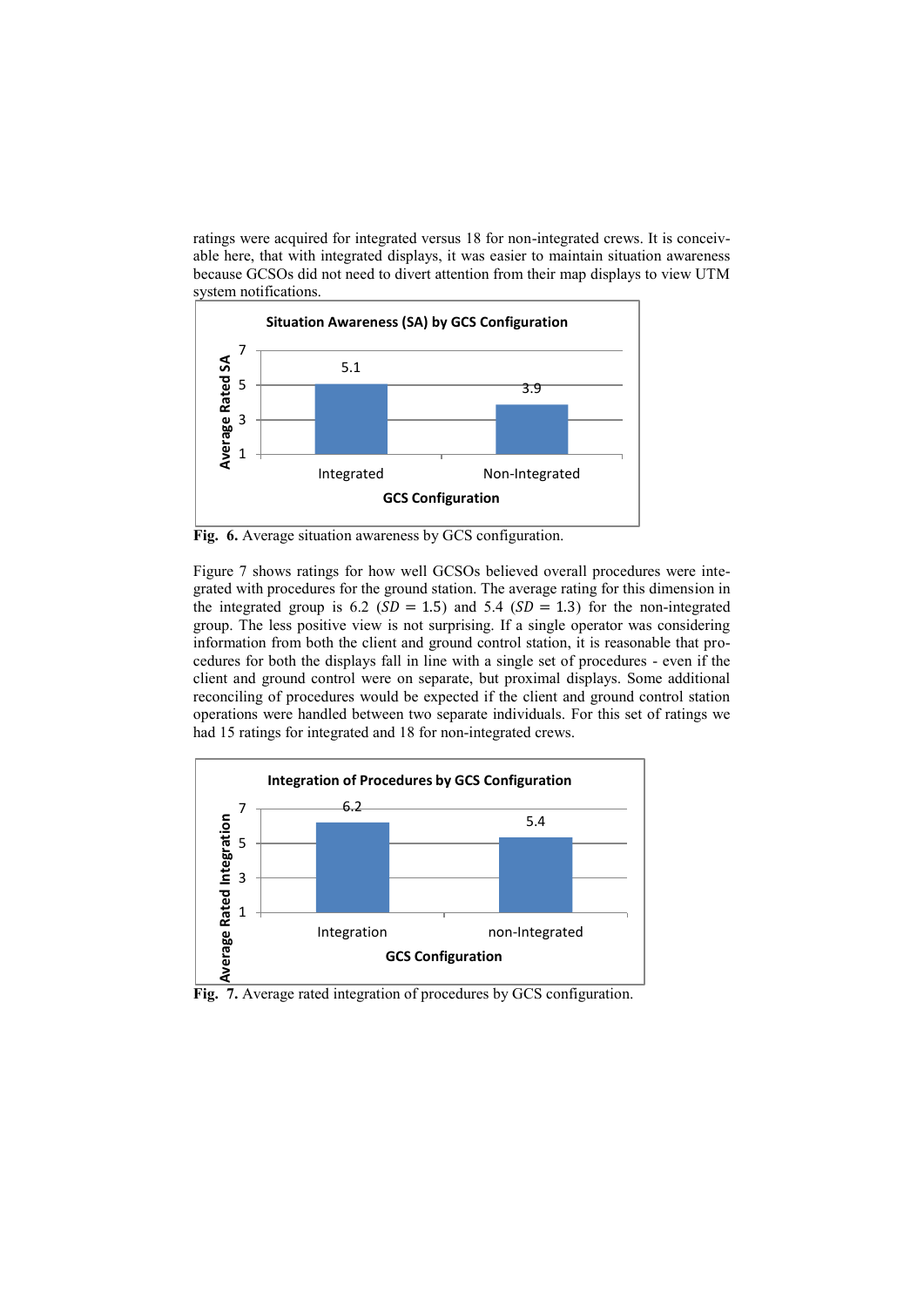# **7 Conclusion**

In this paper we offered a brief introduction to the UTM project and activities associated with the development of the UTM concept. In our results, we expressed that due to limitations in data collection opportunities and the unpredictable circumstances of a live flight test environment a considerable amount of data was missing from our explorative analysis of the UTM GCS configurations. However, TCL 2 offered an opportunity to make human factors contributions to the UTM development effort. We were able to field and evaluate early versions of the UTM ground control stations, as well as vet equally early versions of our data collection instruments and procedures. Collectively the data will inform human factors efforts in future UTM tests.

Overall, the subjective ratings revealed that with respect to workload and communication, there was little-to-no difference between the integrated and non-integrate GCS configurations. GCSOs felt workload was moderate in most circumstances. For communication, both GCS configurations were rated equally good. We speculate from field observations that when client and GCSO roles were not integrated, UTM representatives were able to compensate for any issues that germinated from that lack of integration.

Although the UTM representatives were an artifact of the flight test and did not operate regularly with the flight crew, the flight crews regarded them as essential members of the team. In almost all cases, because they had an established rapport with the UTM representatives, flight crews requested that the representatives initially assigned to them in shakedowns remain with them throughout the field tests. As we consider development of the displays and applications for UTM, it may be useful here to more closely evaluate the role of the UTM representative and how aspects of this role can be incorporated into automation used to assist interaction with the UTM system. It may also be useful, when the concept is extended in later TCLs, to evaluate the role of operators who will control large fleets - where the economy of employing a single operator will be pertinent and issues such as task switching will be a key concern to public safety and industrial organizations.

Ratings collected for situation awareness and integration of procedures seem to favor integrating the displays and combined roles for client operator and GCSO. This seems reasonable for commercial applications mentioned above, and for recreational activities where it would be economically impractical to require a multi-person crew to operate an aircraft. The principle challenge will be to identify what information the UTM system can provide for such displays without cluttering or intruding on central mission planning features.

As the development of the UTM system moves forward, the human factors effort will need to pay particular attention to assembling information requirements that will be sensitive to the privacy concerns of people and industry, but at the same time facilitate the sharing of an appropriate amount information to support safe and effective use of the UTM airspace.